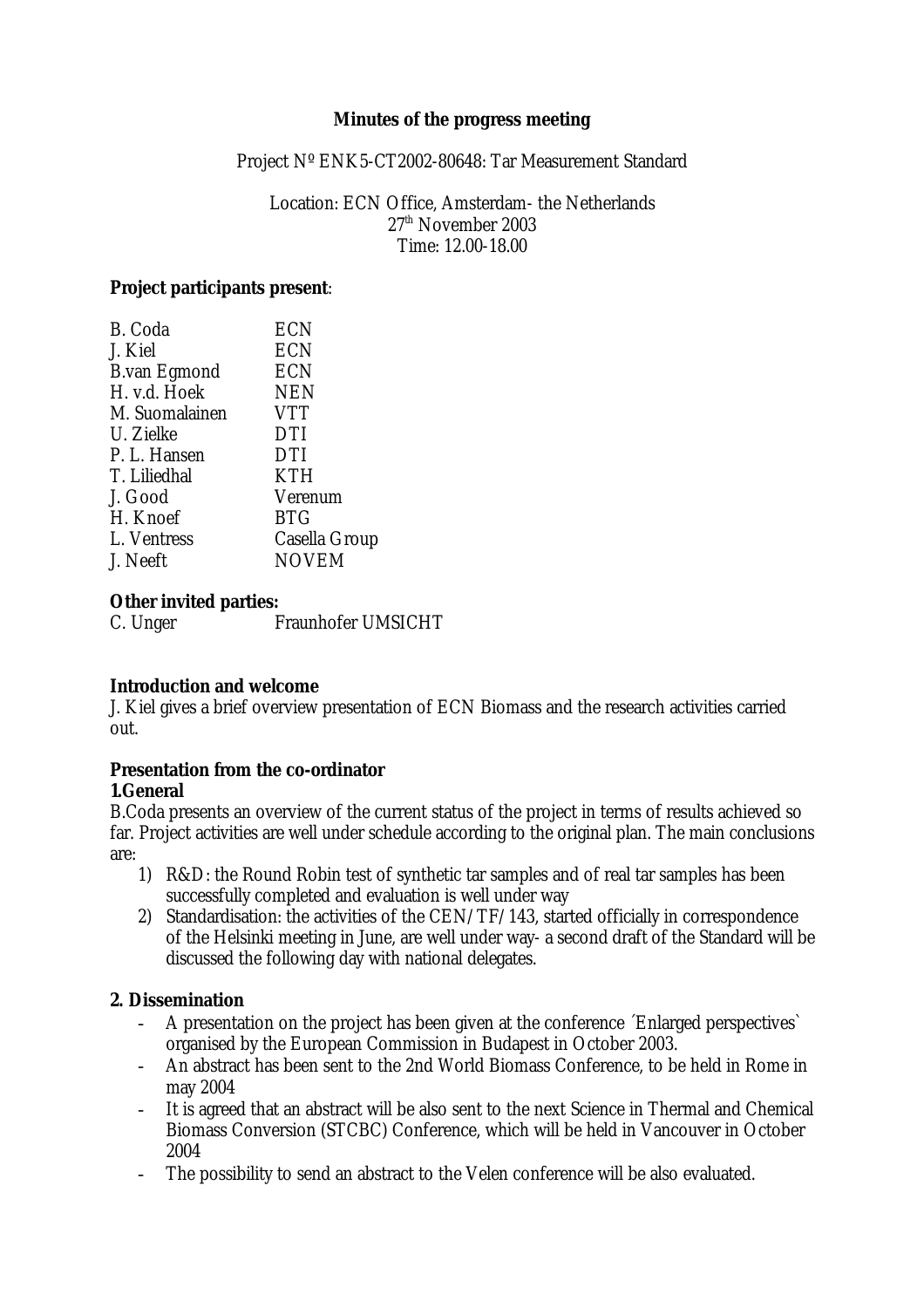ECN and BTG will set a date for a meeting as soon as possible to discuss about relevant update of the Internet page of the project, www.tarweb.net (**action ECN-BTG**)

## **3. Contractual/Administrative issues**

The first year of the project closes officially on the 30th of November 2003. An annual report (progress report) must be issued and presented at the European Commission at the latest by **31st of January 2004**, as well as a cost statement by all the project partners sent through the coordinator.

The progress report must include:

- an executive publishable summary
- objectives and strategic aspects
- scientific and technical performance
- summary of deliverables
- dissemination

**ECN** will try to cover the overall report and ask for help to the project partners when needed. In addition, the report has to contain a manpower-progress follow up table and a budget follow up table. This has to be completed by all the partners.

Details on the cost statement table have been sent by the co-ordinator in a separate email. It is agreed that the cost statement (2 original signed  $+1$  copy) and the properly filled in manpower/budget follow up table will be sent by each project partner to the co-ordinator at the latest **by January 15th 2004**.- **see attachment**

## **Discussion on the Round Robin Test (lead by DTI)**

A second Round on real tar samples (both GC and gravimetric tar) has been completed. The results are now being evaluated. The samples were coming from an updraft gasifier (Harboore gasifier) and a CFB gasifier (Umsicht gasifier). A preliminary report was sent by Uwe Zielke in due time before the meeting so that everybody had time to analyse the results The main results of the discussion are:

- Concerning the GC analysis- statistical results are different between the CFB samples and the updraft samples. Overall it can be stated that the analysis of the CFB gasifier tar samples give better results ( in terms of standard deviation) than the updraft gasifier tars. The reason for that might be related to the experience of some the labs in analysing the FB tars but especially on the use of the GC-FID versus GC-MS associated to the type of tar composition. With the GC-FID it looks like the peak separation of an updraft gasifier tar spectrum is not easy, almost impossible, vice versa the GC-MS is more suited for updraft gasifier. That has had a significant influence on the results.
- Concerning the gravimetric analysis: the results obtained are of very difficult interpreation, due to the fact that the participating labs have used different conditions in terms of evaporating pressure and temperature.

Further actions will be:

- **DTI** will contact the various labs and ask reasons for the different outliers
- **DTI** will also prepare a list of parameters/operating conditions related to the GC used (es: column, injector, liner, carrier gas, etc).
- Once the outliers will be eliminated/corrected, a second evaluation of the RRT will be done and further actions will be taken only after that (**DTI/all**). It looks likely that the evaluation will be splitted in two parts, linking the analysis results with the analysis technique (GC-FID and GC-MS), and that eventually the standard might contain 2 different indications related to the use of the 2 different GC techniques. This possibility will be explored in further detail only after the final evaluation of the results.